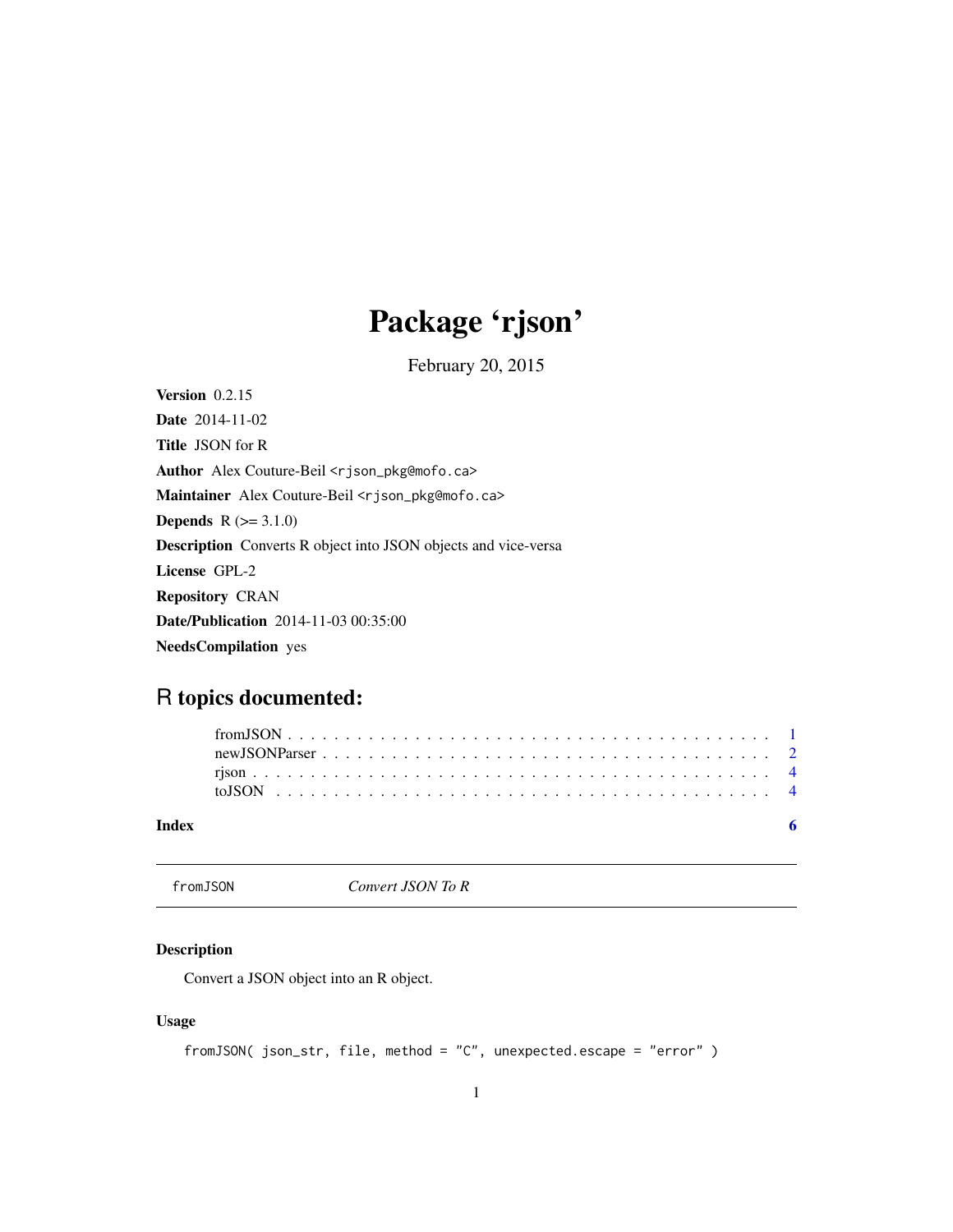#### <span id="page-1-0"></span>Arguments

| json_str          | a JSON object to convert                                                                                                                                                                                |
|-------------------|---------------------------------------------------------------------------------------------------------------------------------------------------------------------------------------------------------|
| file              | the name of a file to read the json_str from; this can also be a URL. Only one of<br>is is so that is so is the supplied.                                                                               |
| method            | use the C implementation, or the older slower (and one day to be depricated) R<br>implementation                                                                                                        |
| unexpected.escape |                                                                                                                                                                                                         |
|                   | changed handling of unexpected escaped characters. Handling value should be<br>one of "error", "skip", or "keep"; on unexpected characters issue an error, skip<br>the character, or keep the character |

#### Value

R object that corresponds to the JSON object

#### See Also

[toJSON](#page-3-1)

#### Examples

```
#watch out for R turning null into FALSE
fromJSON( "[true, false, null]" )
##[1] TRUE FALSE __FALSE__
#but if you use a hash, this will be avoided
fromJSON( '{"a":true, "b":false, "c":null}' )
#R vs C
```

```
x <- toJSON( iris )
system.time( y <- fromJSON(x) )
system.time( y2 <- fromJSON(x,method = "R") )
```
newJSONParser *Convert buffered JSON objects To R*

#### Description

Convert a collection of JSON objects into R objects.

#### Usage

newJSONParser(method = "R")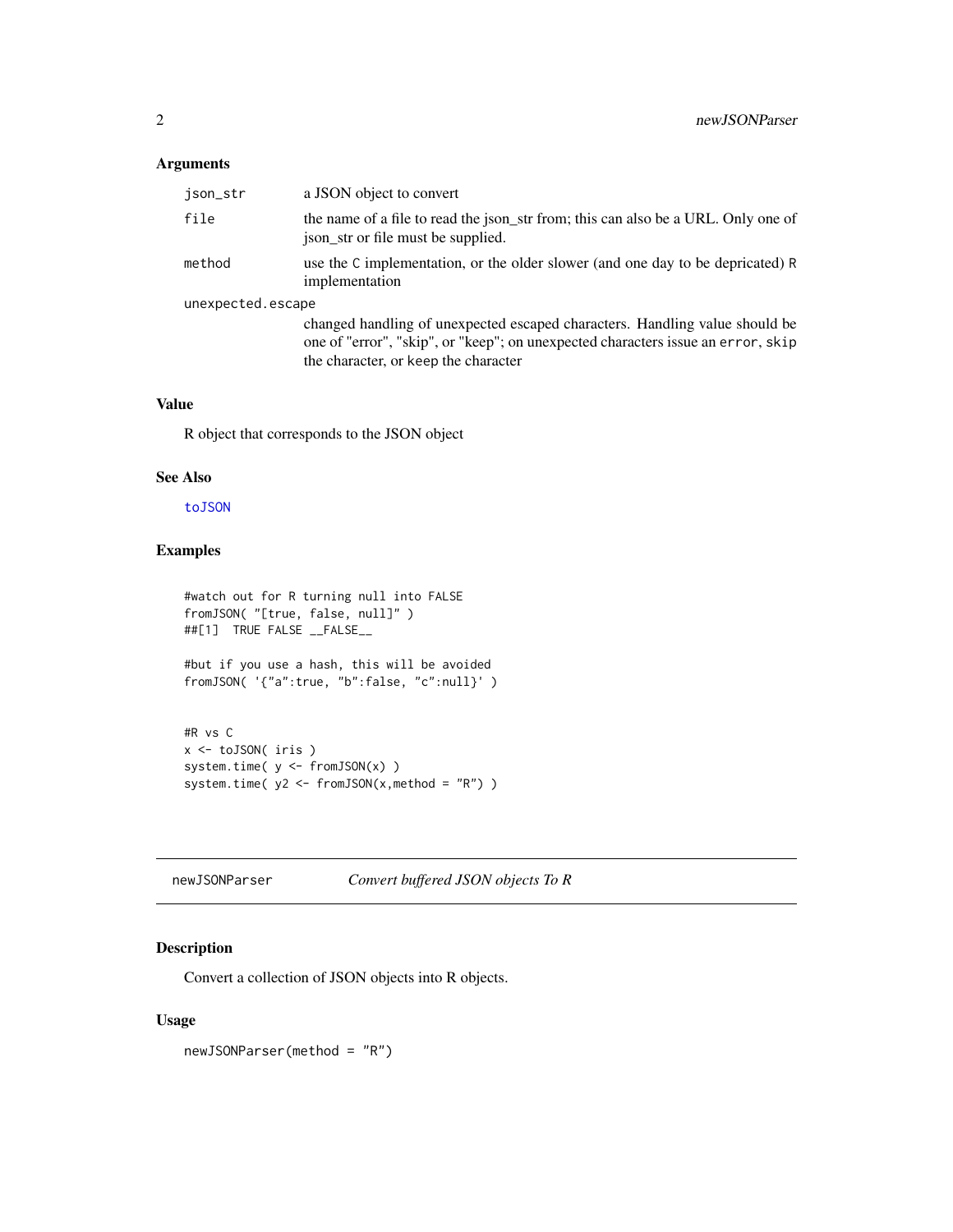#### <span id="page-2-0"></span>newJSONParser 3

#### **Arguments**

method use the C implementation, or the slower original R implementation

#### Value

A list of functions used for parsing objects

#### See Also

[toJSON](#page-3-1)

#### Examples

```
sample_json <- '
{
"breakfast" : [ "milk", "fruit loops", "juice" ],
"lunch" : [ "left over sushi" ]
}
parser <- newJSONParser()
parser$addData( sample_json )
food <- parser$getObject()
print( food )
#This is equivalent to using FromJSON( sample_json )
#However, sample_json can be split into several parts:
### EXAMPLE 2:
part_1 <- '{ "breakfast" : [ "milk", "fruit loops", "juice" ], '
part_2 <- '"lunch" : [ "left over sushi" ]'
# close off the first object, and create a 2nd JSON object, which is simply an
# array
part_3 <- '} [1,2,3,4,5]'
parser <- newJSONParser()
parser$addData( part_1 )
parser$getObject() #returns NULL - since part_1 isn't complete
parser$addData( part_2 )
parser$getObject() #returns NULL - since part_2 still isn't complete
parser$addData( part_3 )
parser$getObject() #returns the first food object
parser$getObject() #returns the second array
```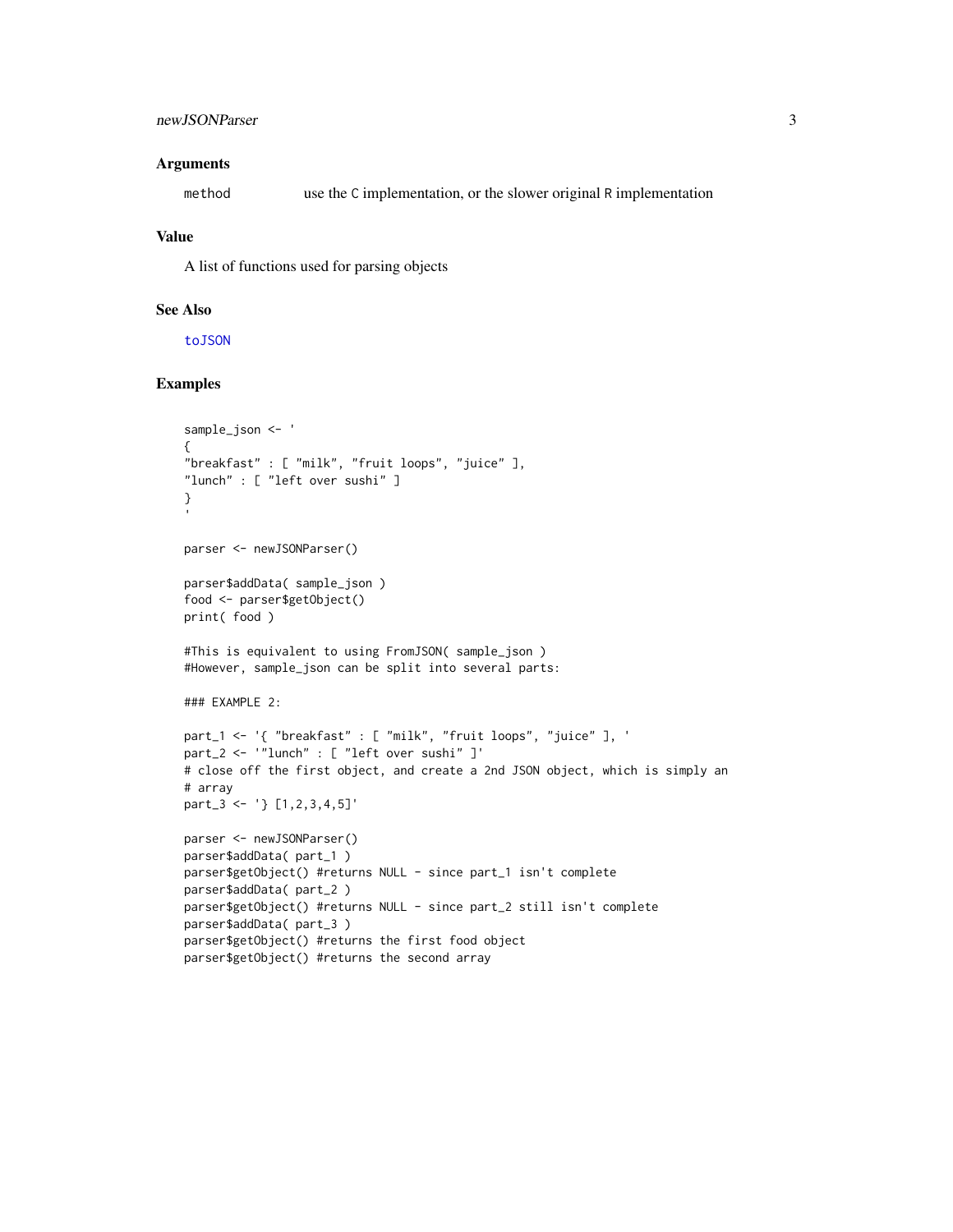<span id="page-3-0"></span>

#### Description

JSON (JavaScript Object Notation) is a lightweight data-interchange format. This package converts JSON objects into R objects and vice-versa. See json.org for an overview of JSON. Unicode is unfortunately not supported at the moment.

<span id="page-3-1"></span>

toJSON *Convert R To JSON*

#### Description

Convert an R object into a corresponding JSON object.

\*\*\*Lists with unnamed components are not currently supported\*\*\*

#### Usage

toJSON( x, method="C" )

#### Arguments

|        | a vector or list to convert into a JSON object                                                   |
|--------|--------------------------------------------------------------------------------------------------|
| method | use the C implementation, or the older slower (and one day to be depricated) R<br>implementation |

#### Value

a string containing the JSON object

#### See Also

[fromJSON](#page-0-1)

#### Examples

```
x \le - list( alpha = 1:5, beta = "Bravo",
           gamma = list(a=1:3, b=NULL),delta = c(TRUE, FALSE)json <- toJSON( x )
fromJSON( json )
```

```
#named vectors are treated as JSON objects (lists)
toJSON(islands[1:4])
```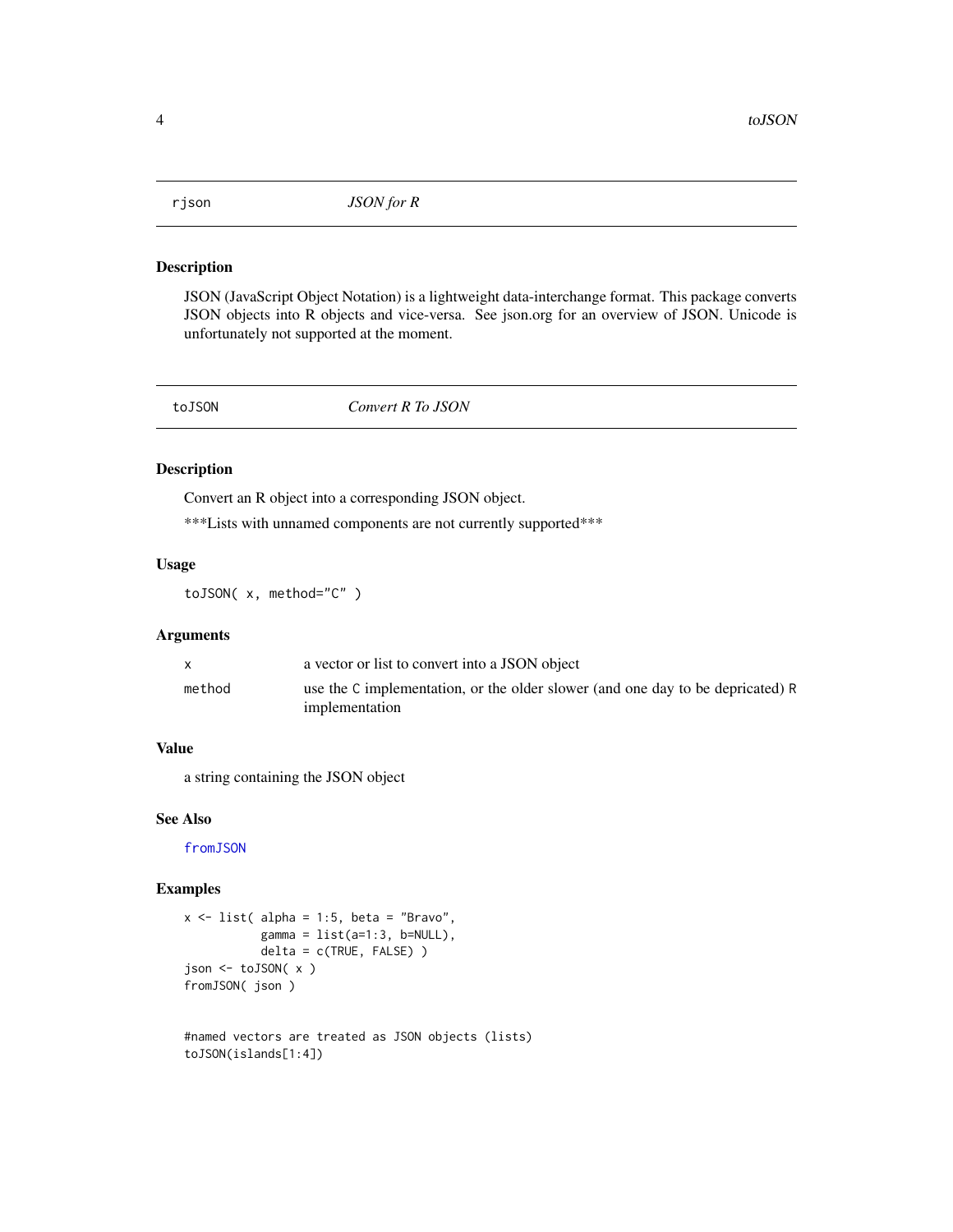#### toJSON 5

#data.frames must be converted into a list before converting into JSON plot(cars, pch=2) json\_cars <- toJSON(as.list(cars)) points( data.frame( fromJSON( json\_cars ) ), col="red", pch=3 )

#special R types are encoded as strings testString <- c(1,2,3,4,NA,NaN,Inf,8,9); toJSON(testString);